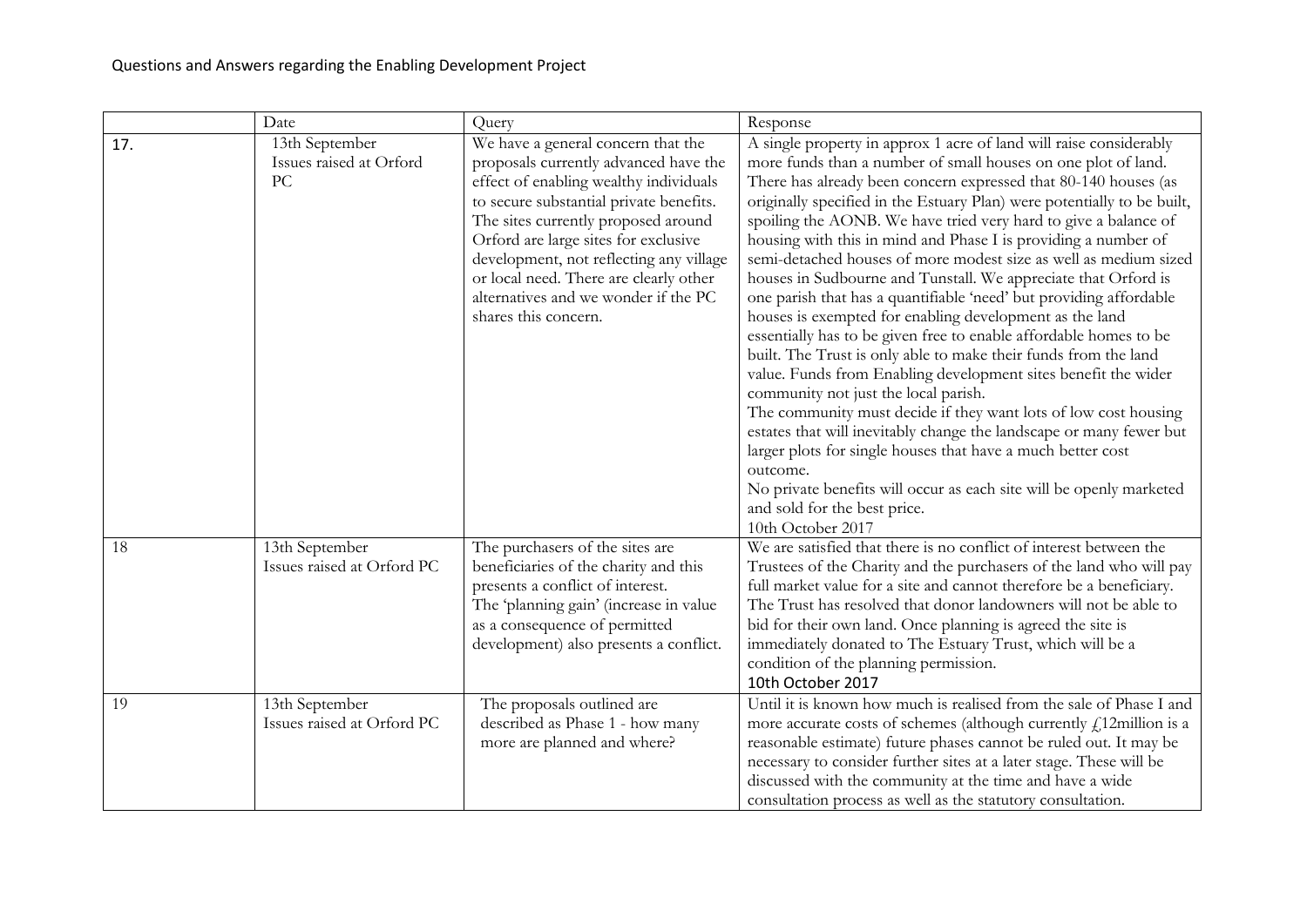|    |                                              |                                                                                                                                                                                                                                                     | We hope soon to have better information about the value of the<br>present 8 sites, after which we should be able to give a more<br>accurate idea of the total number of sites that will eventually be<br>needed.<br>10th October 2017                                                                                                                                                                                                                                                                                                  |
|----|----------------------------------------------|-----------------------------------------------------------------------------------------------------------------------------------------------------------------------------------------------------------------------------------------------------|----------------------------------------------------------------------------------------------------------------------------------------------------------------------------------------------------------------------------------------------------------------------------------------------------------------------------------------------------------------------------------------------------------------------------------------------------------------------------------------------------------------------------------------|
| 20 | 13th September<br>Issues raised at Orford PC | What guarantee is the Partnership<br>offering that such large sites on the<br>village edge will not be vulnerable after<br>sale or in future to more intensive<br>development?                                                                      | Where appropriate we will use covenants in the sale contract for<br>no build zones etc. There will also be conditions attached to the<br>planning permissions and a S.106 agreement. Any planning<br>alteration to the outline planning consent, once submitted, will be<br>subject to a formal statutory consultation process and all<br>representations made at that stage will be taken into account by the<br>local planning authority.<br>10th October 2017                                                                       |
| 21 | 13th September<br>Issues raised at Orford PC | What controls can the Partnership -<br>which will not be owning or selling the<br>land- exercise over the final shape and<br>size of any buildings to be erected? Is<br>this not a matter between the<br>purchaser and the planning<br>authorities? | The sale contracts will be arranged by The Estuary Trust. The<br>footprint, building heights and materials used will be detailed in the<br>outline planning application. The purchaser will need to agree full<br>planning details with the planning authority but these will be<br>subject to the outline planning consent conditions and the normal<br>planning procedures as detailed above.<br>10th October 2017                                                                                                                   |
| 22 | 13th September<br>Issues raised at Orford PC | What guarantee is there that the<br>planning restrictions will not be lifted<br>until and unless the protection of<br>Orford and the adjacent parishes is<br>secured?                                                                               | Restrictions imposed on the land through planning conditions and<br>106 agreements run with the land and bind not just the current but<br>any future land owner. They cannot be removed without a formal<br>application in either case and it is unlikely that they would be lifted<br>without a significant change in the planning context.<br>10th October 2017                                                                                                                                                                      |
| 23 | 13th September<br>Issues raised at Orford PC | It appears from the q&as (6) that the<br>costing is imprecise. Does this not<br>need to be more clearly established<br>before decisions are made?                                                                                                   | The estimate is about $fi$ 12 million for the total amount for the<br>upgrading works. This will be established more precisely early in<br>the new year but it should be understood that there are a number<br>of variables not least weather, that play a part in costing the very<br>considerable upgrade work over some 40 kilometres of estuary that<br>will take a number of years to fulfil. Some variability will be<br>inevitable.<br>Recent modelling work has reinforced our plan and programme<br>for the estuary defences. |